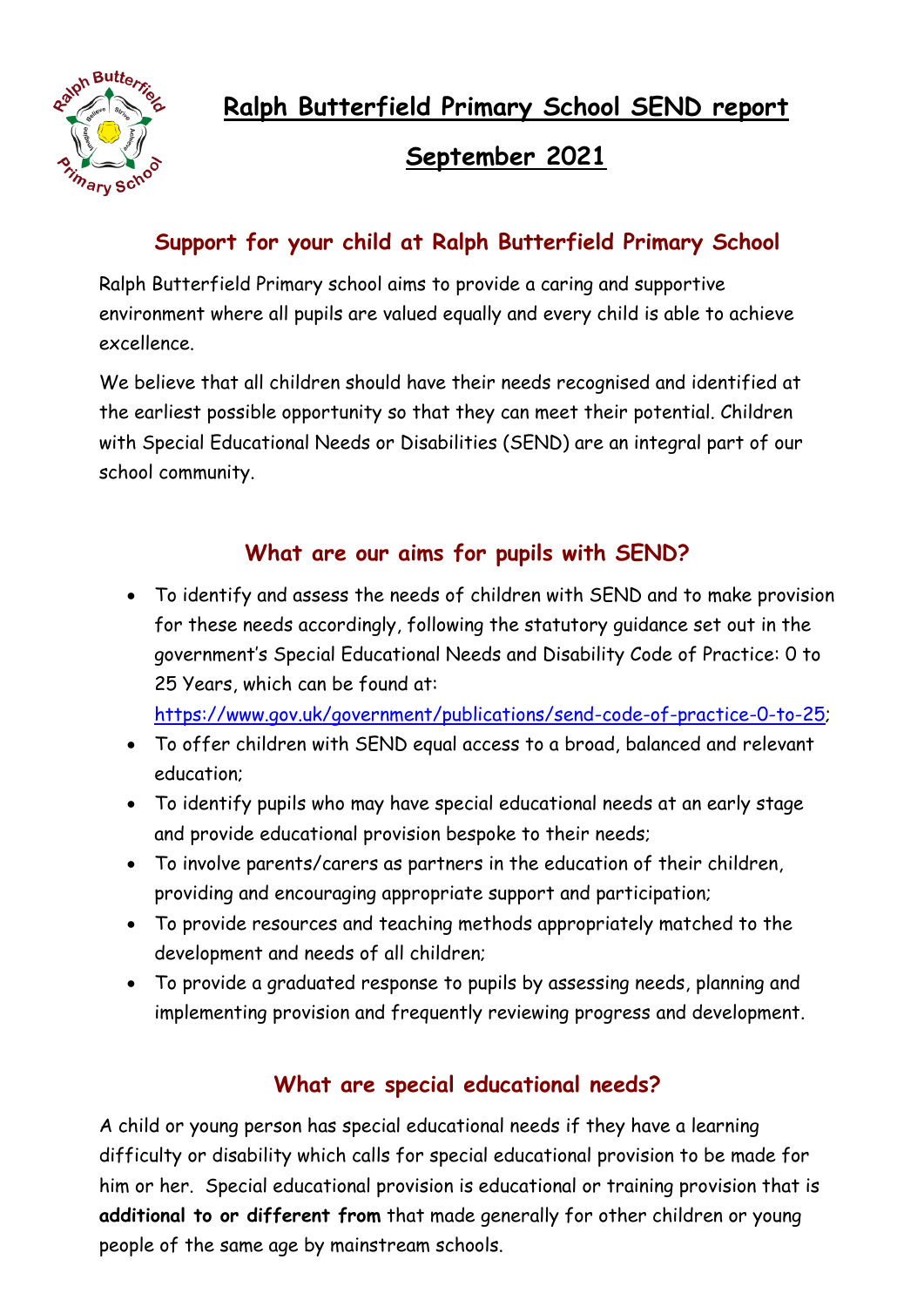They have a learning difficulty or disability if they have:

- A significantly greater difficulty in learning than the majority of the others of the same age, or
- A disability which prevents or hinders them from making use of facilities of a kind generally provided for others of the same age in mainstream schools.

# **The SEND Areas of Needs**

Our school currently provides additional and/or different provision for a range of needs, including:

 **Communication and interaction** e.g. autistic spectrum condition or speech and language difficulties

#### **Cognition and learning**

e.g. difficulties processing and understanding information; specific learning difficulties, such as Dyslexia

- **Social, emotional and mental health needs** e.g. emotional regulation difficulties, ADD or ADHD
- **Sensory and/or physical needs** e.g. visual or hearing impairments and physical disabilities.

# **Identifying pupils with SEND and assessing their needs**

Class teachers make regular assessments of progress for all pupils. We know when pupils need extra help if:

- Concerns are raised by parents/carers, teachers or the child
- Limited progress is being made
- There is a change in the pupil's behaviour or progress
- We have received information from other agencies who may already be working with the child.

This may include progress in areas other than attainment, for example, social needs.

Slow progress and low attainment will not automatically mean a pupil is recorded as having SEND.

When deciding whether special educational provision is required, we will start with the desired outcomes, including the expected progress and attainment, and the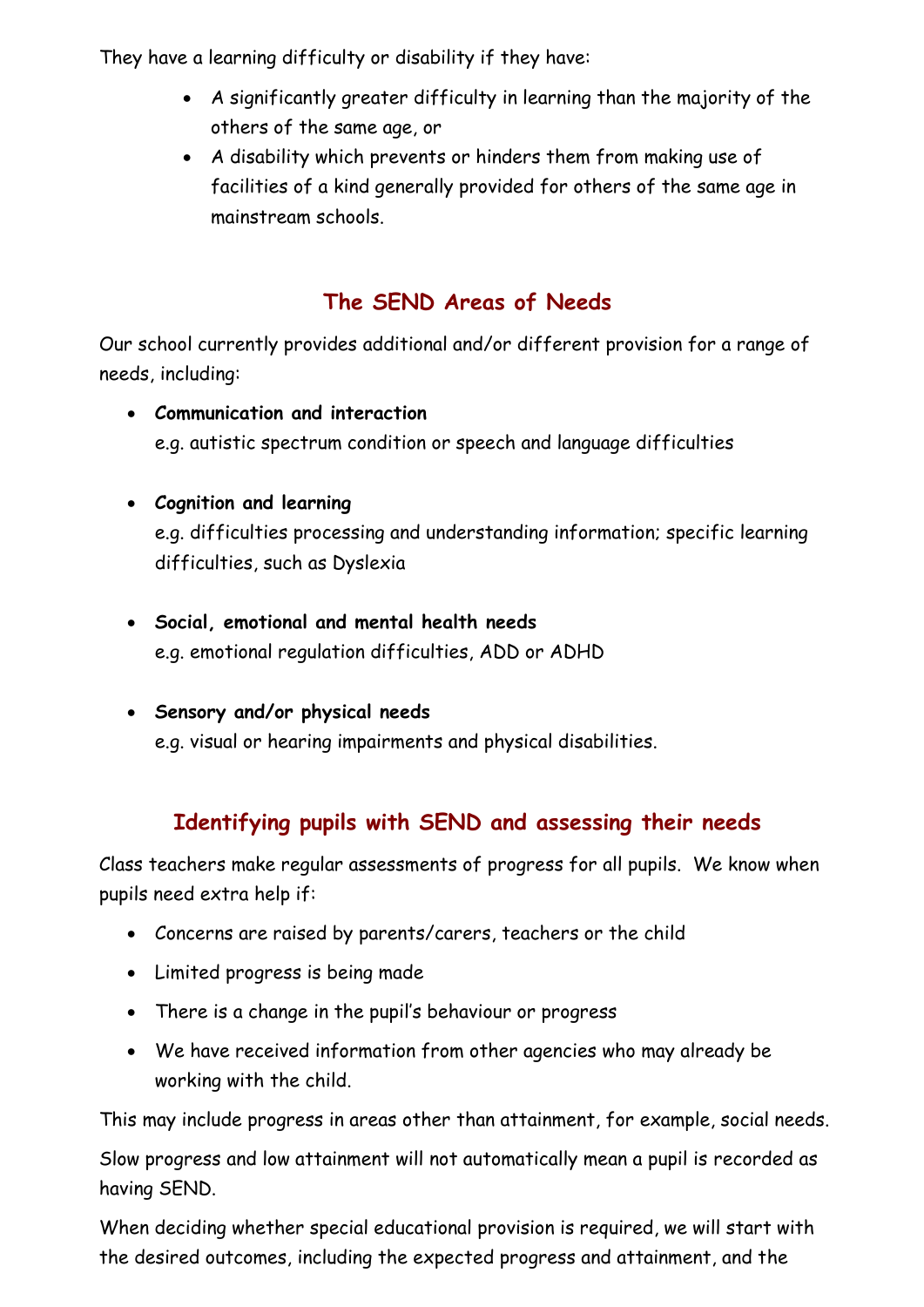views and the wishes of the pupil and their parents/carers. We will use this to determine the support that is needed and whether we can provide it by adapting our core offer, or whether something additional or different is needed.

## **Consulting and involving pupils and parents/carers**

We will have discussions with the pupil and their parents/carers when identifying whether special educational provision is needed. These conversations will make sure that:

- Everyone develops a good understanding of the pupil's areas of strength and need
- We take into account everyone's concerns
- Everyone understands the agreed outcomes sought for the child
- Everyone is clear on what the next steps are

All pupils identified as having SEND will be added to the school SEND Register. This will be done in consultation with parents/carers, the class teacher and Inclusion Leader. We will notify parents/carers when it is decided that a pupil will be placed on or removed from the SEND register.

# **Assessing and reviewing pupils' progress towards outcomes**

We follow the graduated approach and the four-part cycle of 'assess, plan, do, review'.

Teachers use detailed information from their tracking of children's progress to ensure that they are making progress at their level. Within individual lessons, chances for reflection and assessment take place. Progress is also checked through regular and termly assessments. Our Senior Leadership Team also analyses and tracks the data for every child to ensure that they are making appropriate progress.

At Ralph Butterfield Primary School, children with identified needs work with the class teacher and teaching assistants to create a 'SEND Profile', which parents/carers are also invited to contribute to. This contains details of the pupil's strengths and needs, and targets which are reviewed termly with the child and parent/carer. It also outlines ways of supporting the pupil in class.

Children with an 'Education, Health and Care Plan' (EHCP) or 'My Support Plan' (MSP) may have additional targets or outcomes drawing on advice from external support professionals (e.g. a Speech and Language Therapist), which will be reviewed regularly.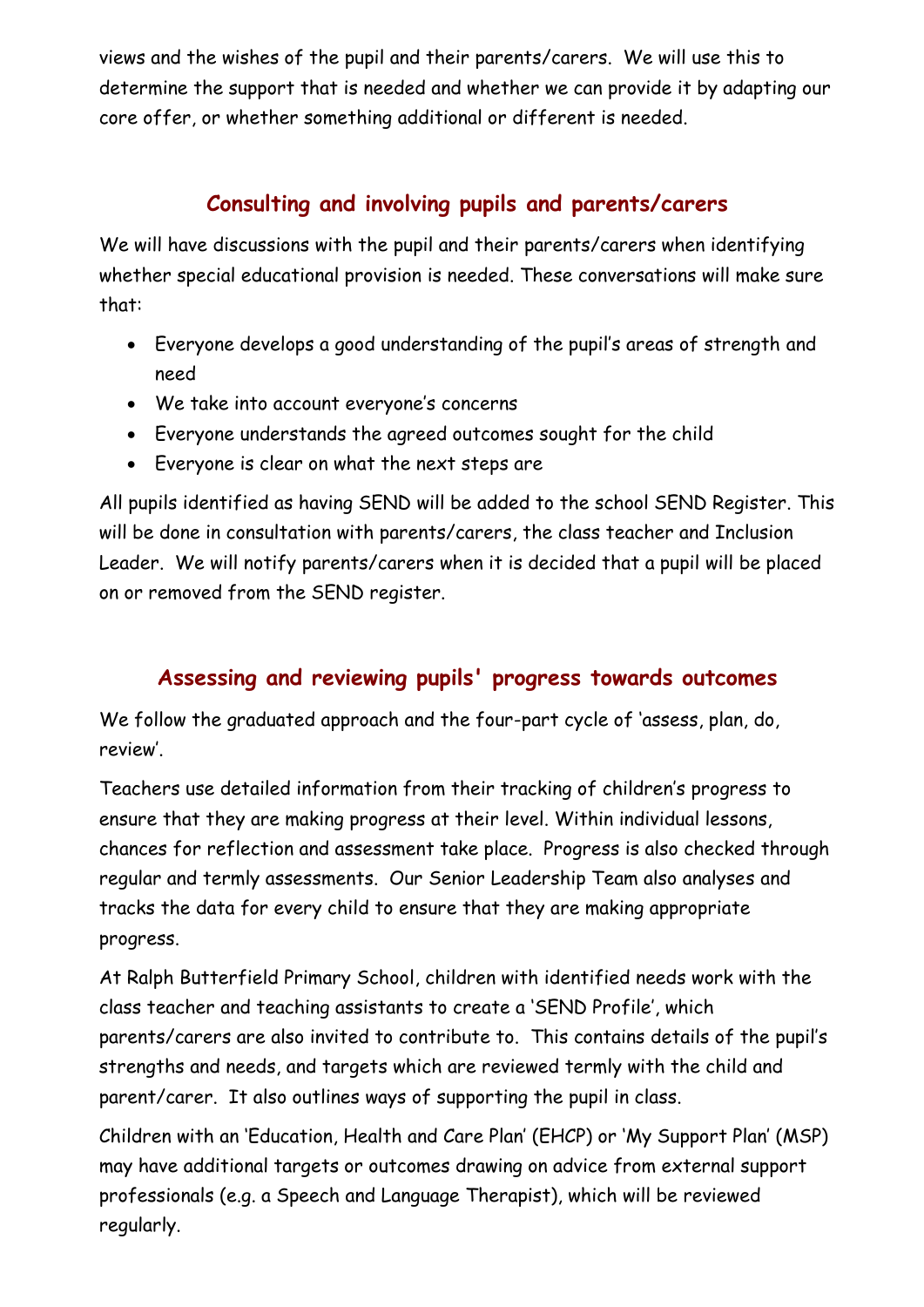#### **Our approach to teaching pupils with SEND**

Class teachers are responsible and accountable for the progress and development of pupils with SEND in their classes, including where pupils access support from teaching assistants or specialist staff.

High-quality daily classroom provision is our first step in responding to pupils who have SEND. This takes into account the specific needs of these children and any difficulties in accessing the curriculum and is differentiated for individual pupils. Teachers, through their continual assessment of children's learning, are able to adapt their lesson plans to ensure that specific resources, additional adult assistance or adapted activities are put in place.

A child with SEND may be identified as requiring additional support beyond that which can be provided within normal lessons. This might take the form of an 'intervention' which could take place outside the classroom as part of a pair, small group or 1:1.

### **Adaptations to the curriculum and learning environment**

At Ralph Butterfield Primary, we provide a fully inclusive environment, with a focus on high quality first teaching which is differentiated to suit the needs of individual pupils. If your child requires extra support they may be supported in one or more of the following ways:

- Differentiating our curriculum to ensure all pupils are able to access it
- The delivery, style and length of instructions given
- Specific equipment in the classroom (e.g. coloured backgrounds/overlays, laptop/IPad use, sensory resources, visual supports, etc.)
- Additional adult support in class
- Individual or small group intervention programmes
- Emotional or pastoral support from Mrs Mountain, our ELSA (Emotional Literacy Support Assistant)
- SEND Profile with supportive information and personalised targets, reviewed as appropriate
- 'My Support Plan' with individual outcomes
- 'Education, Health and Care Plan' with individual outcomes

Ralph Butterfield Primary School is a fully accessible, single storey site, with appropriate accessible toilet and facilities. If further equipment or support is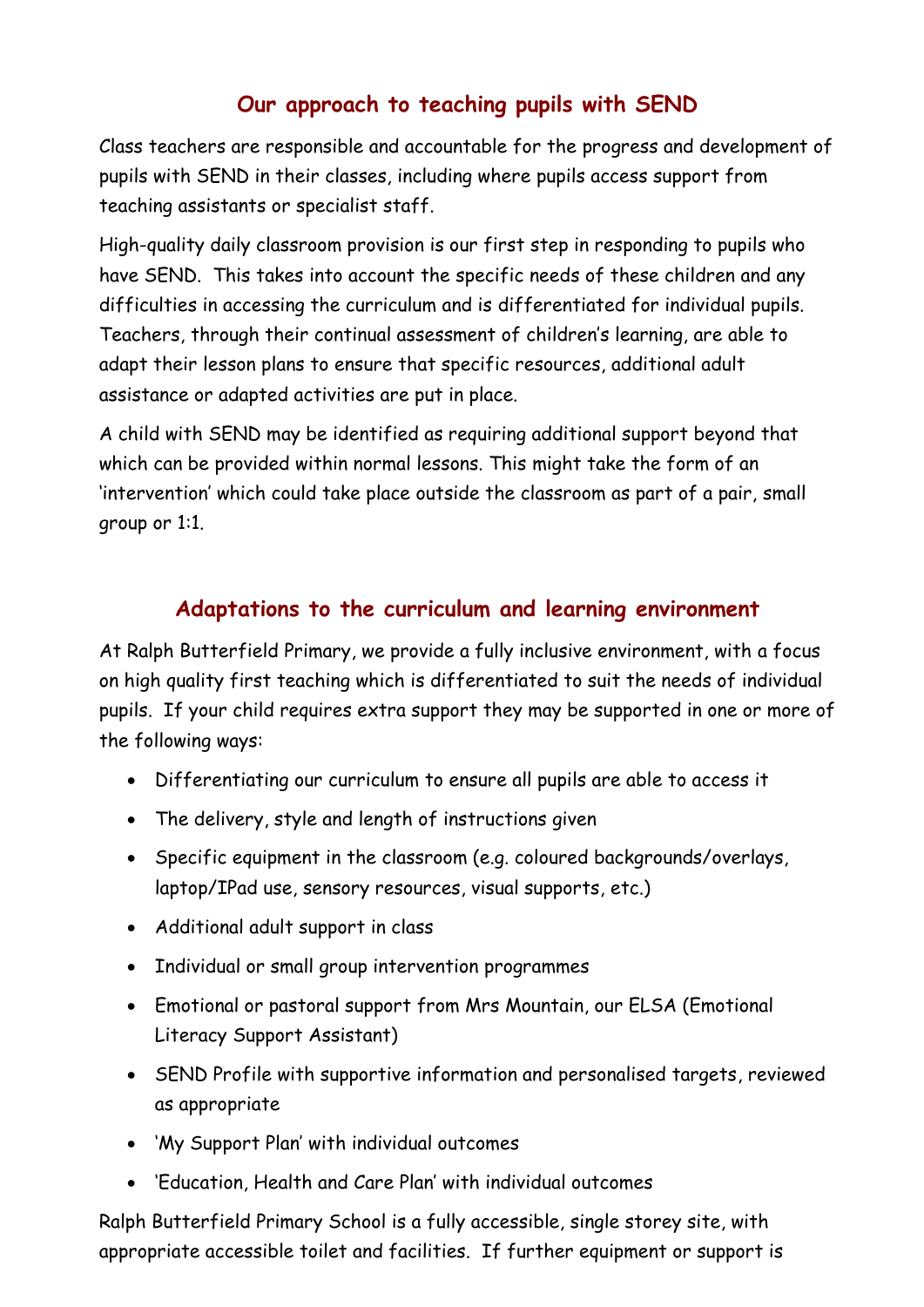required, we are able to support this through staff expertise and the wide variety of equipment that is available through the local authority Specialist Teaching Teams.

# **What specialist services and expertise are available at or accessed by the school?**

The school is extremely inclusive and approaches every child's learning on an individual basis. Members of staff are highly experienced, skilled and receive regular training and professional development.

In consultation with parents/carers, it may at times be necessary to consult with outside agencies to receive their more specialised expertise. Individual children may be referred through school, or through their GP/Health Professional or local Children's Centre.

The agencies currently used by the school and our families include:

- Educational Psychology Service
- Speech and Language Therapy Services
- Danesgate Outreach (Behaviour Support)
- CAMHS (Child and Adolescent Mental Health Service)
- Vision Support Team
- Deaf and Hearing Support Team
- Autism Specialist Teaching Team
- Haxby Road Speech and Language Outreach
- St. Oswald's Dyslexia Outreach
- School Wellbeing Service
- MASH Early Help Team
- Social Services
- York Hospital
- York Healthy Child Service
- Bereavement support
- York Carers
- The Island project (mentoring service)
- Family Matters and Bright Sparks (parenting and other courses)
- York FIS (Family Information Service)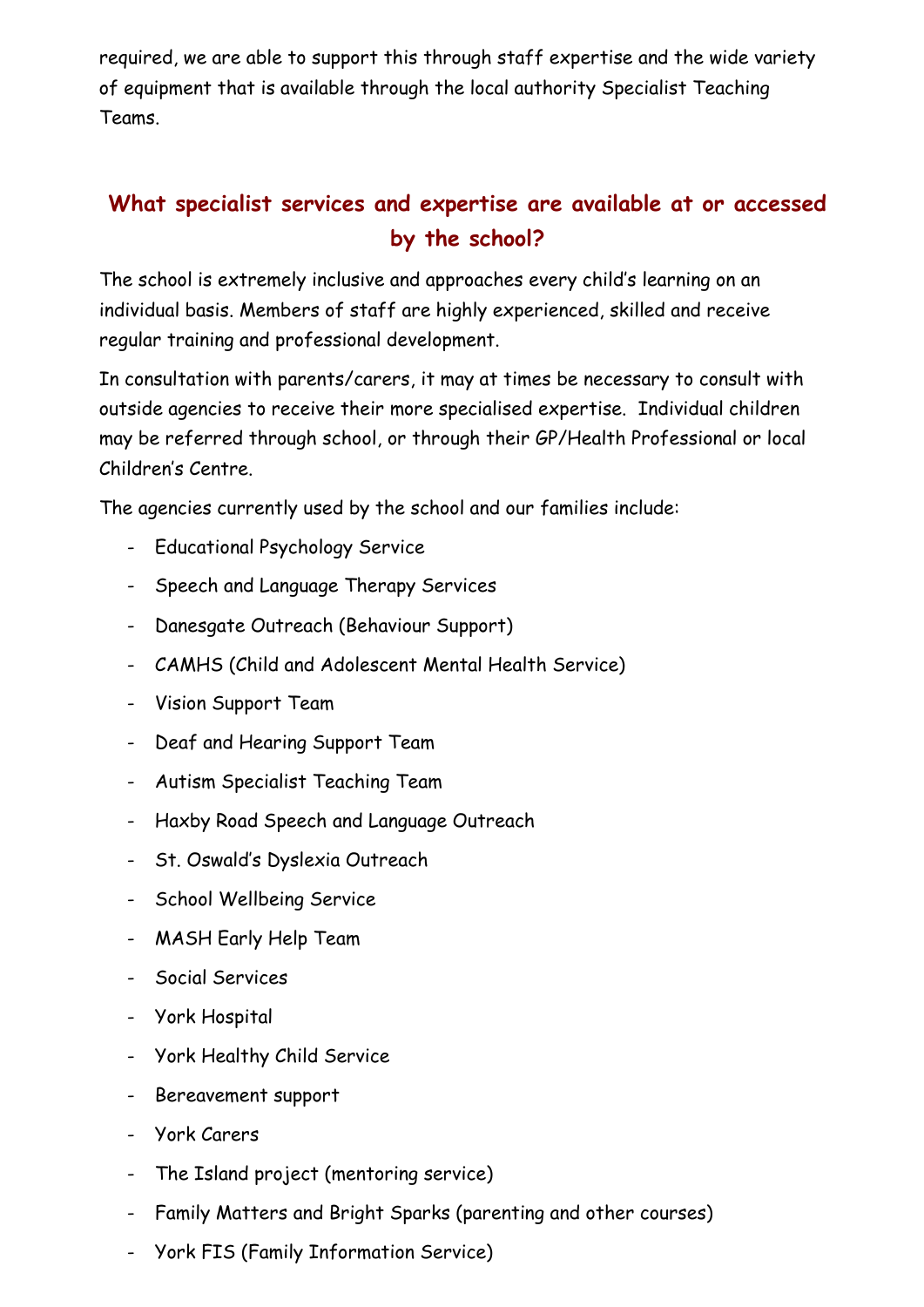- SENDIASS (Special Educational Needs and Disability Information, Advice and Support Service)

Contact details for these agencies and further information can be found on the Authority's Local Offer at:

<https://www.yor-ok.org.uk/families/Local%20Offer/sendlocaloffer>

## **Evaluating the effectiveness of SEND provision**

We evaluate the effectiveness of provision for pupils with SEND by:

- Reviewing pupils' individual progress towards their goals each term
- Reviewing the impact of interventions
- Gathering pupil voice
- Regularly carrying out monitoring activities
- Holding annual reviews for pupils with EHC plans

### **Supporting pupils moving between phases and preparing for adulthood**

For children entering or leaving Ralph Butterfield Primary School, we believe that transition is a crucial point of the education experience. We will share information with the school or other setting the pupil is moving to.

We have close links with local nurseries, Primary Schools and Secondary Schools and can send and receive information to and from schools further afield.

Transition to secondary school is planned in advance. Discussions around this may start with parents/carers up to 1-2 years in advance of the transition date, depending on the circumstances and identified needs of the child. Where a young person is on the SEND Register, members of staff will work closely with parents/carers to manage transition to Secondary School in an appropriate way. Members of staff from the new school will be invited to key meetings, in order to plan appropriate transition activities. This may include additional visits to the relevant school.

### **Support for improving social and emotional development**

The school has dedicated considerable resources to Social, Emotional and Mental Health.

We have a specially trained Teaching Assistant, Mrs Mountain, who is our school's Emotional Literacy Support Assistant (ELSA). Mrs Mountain can support pupils with a variety of issues, such as anxiety, friendships, bereavement and emotional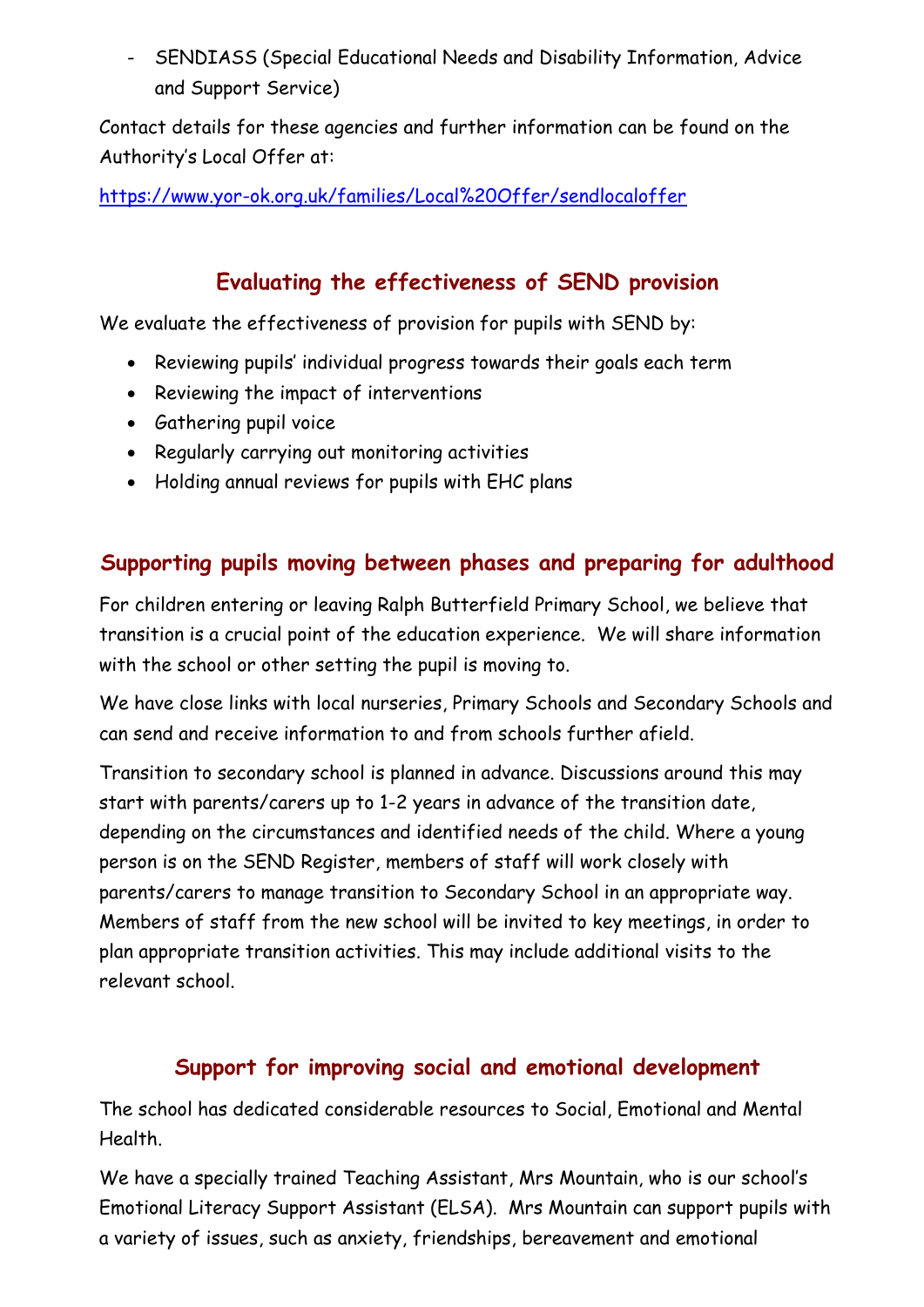regulation. Trained ELSAs in York access regular supervision and support from an Educational Psychologist. Pupils can be referred for ELSA support by school staff, in consultation with parents/carers.

Social and emotional support is further reinforced through the use of specific social communication interventions. Currently in school we have groups across KS1 and KS2 taking part in Time to Talk, Socially Speaking, Friendship Formula, Lego Club and Play Doh Therapy.

The school also works closely with the School Wellbeing Service and accesses regular support from a dedicated 'Wellbeing Worker', assigned to work alongside pupils, parents/carers and staff in local schools. This may involve a consultation with school and/or the family to provide advice and resources, or direct work with a young person.

### **FAQs and Handling complaints**

#### **How do I get in touch with the school?**

If you would like to be in touch about any comments, queries or concerns please do contact us on 01904 768325.

#### **What if I am unsure about what services are available in my area?**

To find out more about the services available in York, please visit the Authority's local offer at:

<https://www.yor-ok.org.uk/families/Local%20Offer/sendlocaloffer>



Visit the Local Offer to find out what is available in York for

children & young people with special educational needs/disability

**http://www.yor-ok.org.uk/families**

#### What do I do if my child has SEND and I want them to come to Ralph **Butterfield Primary School?**

The best thing to do is to arrange to visit the school. A tour of the building, together with a discussion about your child's specific needs, will show you how the school can support you in ensuring that your child has the best possible educational experience within a mainstream school setting.

You can also access information about starting school here: <https://www.york.gov.uk/PrimaryAdmissions>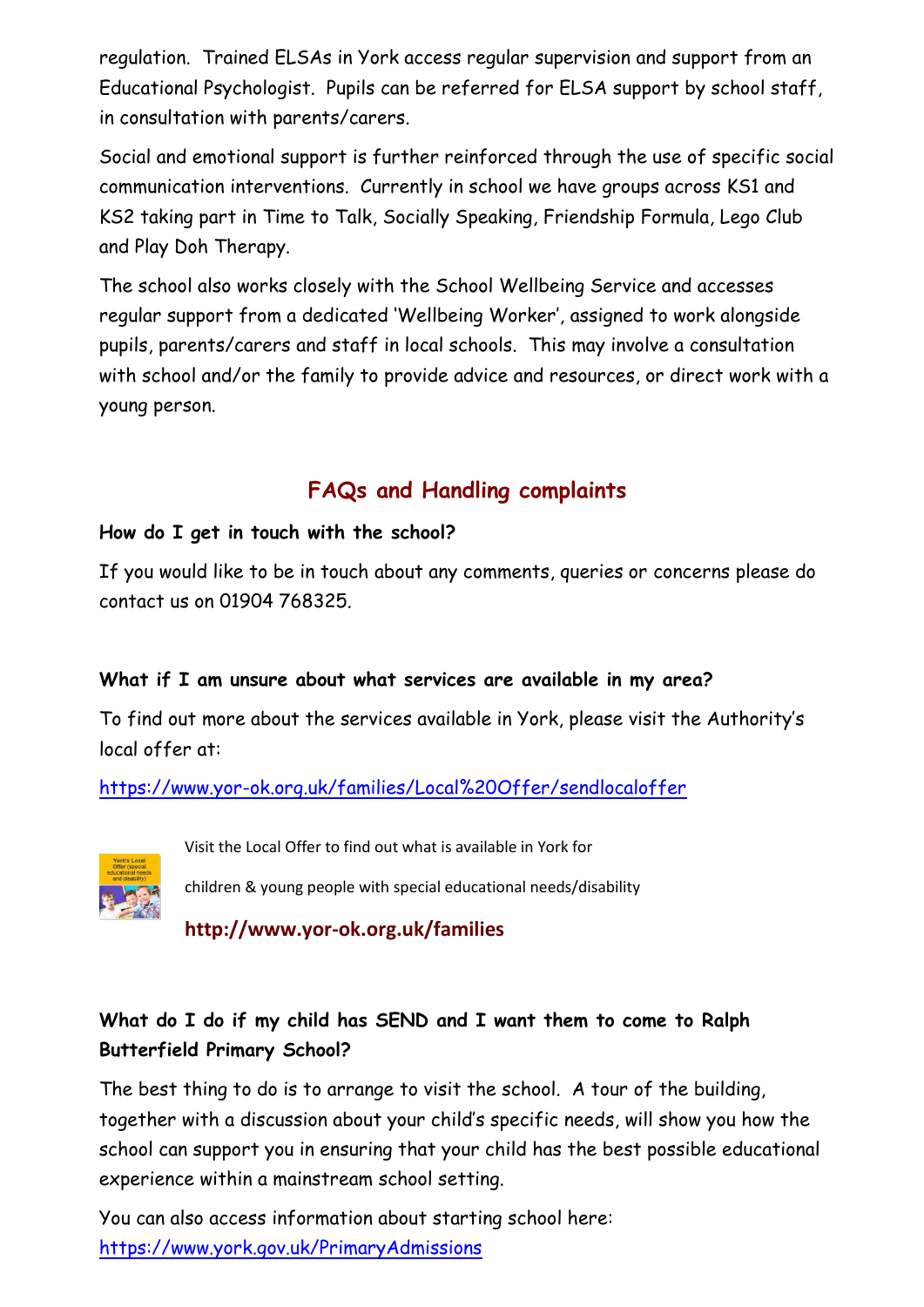#### **What do I do if I have a complaint about my child's education at Ralph Butterfield Primary School?**

If any parent is unhappy with the education their child is receiving, or has any concern relating to the school, we encourage that person to talk to the child's class teacher as soon as possible. Where an issue cannot be resolved informally, parents/carers should contact the Headteacher, Mrs E Clark, or refer to the school's Complaints Policy, available on the website or from the school office.

#### **Further information and contact details:**

If you have initial concerns regarding your child and special educational needs/ disabilities, please don't hesitate to speak to your child's class teacher.

If you have specific queries regarding SEND needs please contact the Inclusion Leader, Mrs Kath Bennett, by calling the school on 01904 768325 or by emailing [ralphbutterfield.school@york.gov.uk](mailto:ralphbutterfield.school@york.gov.uk)

Further information regarding SEND at Ralph Butterfield Primary can be found by viewing our SEND Policy on the school website.

#### **A useful glossary of terms and abbreviations used in relation to inclusion, Special Educational Needs and Disabilities:**

| ADD            | <b>Attention Deficit Disorder</b>          |
|----------------|--------------------------------------------|
| <b>ADHD</b>    | Attention Deficit & Hyperactivity Disorder |
| ASD or         | Autistic Spectrum Disorder or              |
| <b>ASC</b>     | <b>Autistic Spectrum Condition</b>         |
| <b>CAMHS</b>   | Child & Adolescent Mental Health Service   |
| $\mathcal{C}P$ | Child Protection                           |
| EAL            | English as an Additional Language          |
| <b>EHCP</b>    | Education, Health and Care Plan            |
| <b>ERP</b>     | <b>Enhanced Resource Provision</b>         |
| EP             | <b>Educational Psychologist</b>            |
| HI             | <b>Hearing Impairment</b>                  |
| HV             | <b>Health Visitor</b>                      |